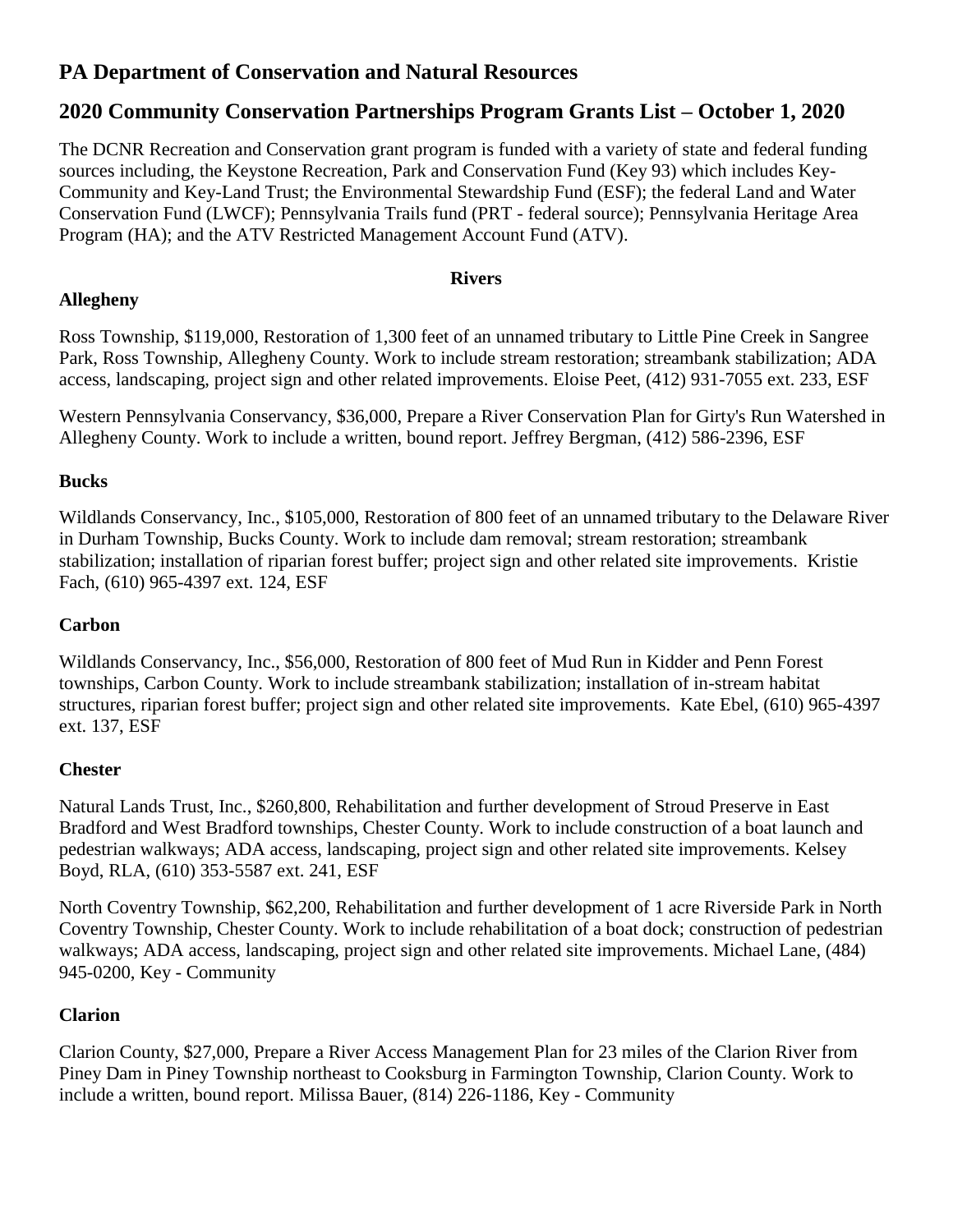## **Lancaster**

Denver Borough, \$222,000, Development of Denver Park Annex in Denver Borough, Lancaster County. Work to include restoration of 800 feet of Cocalico Creek; streambank stabilization; installation of stormwater management measures and riparian forest buffer; construction of pedestrian walkways; ADA access, landscaping, project sign, and other related improvements. Michael Hession, (717) 336-2831, Key - Community

## **Lawrence**

Human Services Center, \$90,400, Development of river access on the Shenango River in the City of New Castle, Lawrence County. Work to include construction of a boat launch, fishing pier, pedestrian walkways; ADA access, landscaping, project sign and other related improvements. Tamara Gibson, (724) 510-3242, ESF

## **Lehigh**

Lehigh County Conservation District, \$43,900, Restoration of 700 feet of an unnamed tributary to Little Lehigh Creek in Emmaus Borough, Lehigh County. Work to include streambank stabilization; installation of in-stream habitat structures, riparian forest buffer; project sign and other related site improvements. Caitlin Mercier, (610) 391-9583 ext. 25, Key - Community

#### **Luzerne**

Luzerne County, \$250,000, Further development of River Common in Wilkes-Barre City, Luzerne County. Work to include construction of a boat dock, pedestrian pathways; ADA access, landscaping, project sign and other related site improvements. Michele Sparich, (570) 830-5112, ESF

#### **Mercer**

Buhl Park Corporation, \$103,200, Rehabilitation and further development of Buhl Park, Hermitage City, Mercer County. Work to include restoration of wetland cells; construction of boardwalk, observation decks and pedestrian pathways; removal of invasive species; ADA access, landscaping, project sign and other related improvements. Ryan Voisey, (724) 981-5522, ESF

#### **Northampton**

Bethlehem Township, \$72,000, Restoration of 1,500 feet of an unnamed tributary to Nancy Run in Bethlehem Township, Northampton County. Work to include stream restoration; streambank stabilization; installation of riparian forest buffer; project sign and other related site improvements. Kate Ebel, (610) 965-4397, Key - Community

#### **Philadelphia**

Philadelphia City Treasurer Department of Parks and Recreation, \$250,000, Rehabilitation of an abandoned industrial pier along Bartram's Mile trail at 49th Street in Philadelphia City, Philadelphia County. Work to include stabilization and construction of a fishing pier; pedestrian walkways; ADA access, landscaping, project sign and other related site improvements. Joseph Syrnick, (215) 309-5523 ext. 102, Key - Community

#### **Washington**

North Franklin Township, \$36,000, Prepare a Master Site Development Plan for the 89-acre Waterside Park in North Franklin Township, Washington County. Work to include a written, bound report. Erin Dinch, (724) 228-3330 ext. 4, Key - Community